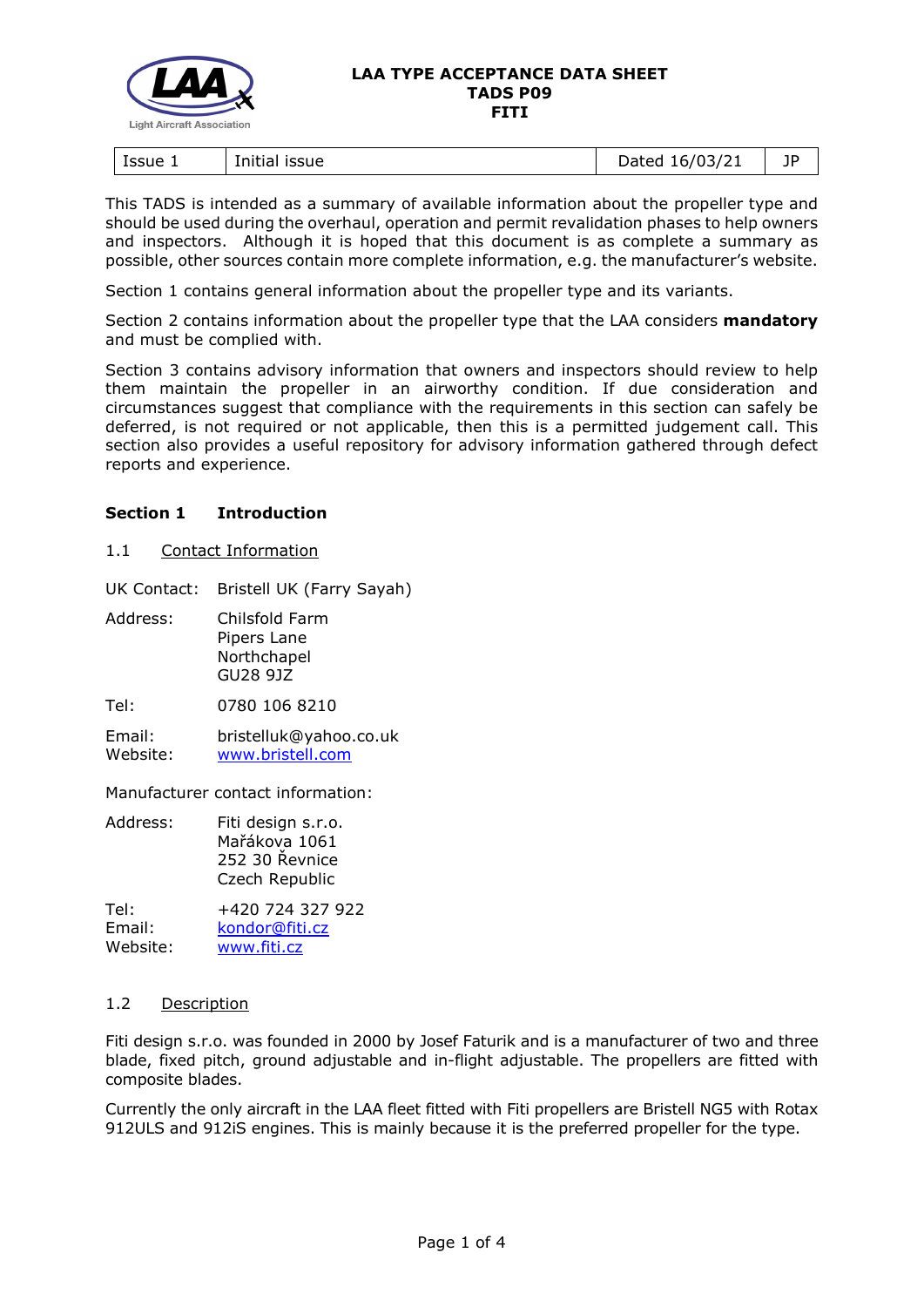

## **Section 2 Mandatory information for owners, operators and inspectors**

At all times, responsibility for the maintenance and airworthiness of an aircraft (including the propeller) rests with the owner. A condition stated on a Permit to Fly requires that: *"the aircraft shall be maintained in an airworthy condition".* 

### 2.1 Lifed Items

No type-specific information.

### 2.2 Operator's Manuals

Where possible, the manuals describing setup, operation and maintenance procedures for the propeller should be obtained from the manufacturer or importer and retained with the aircraft's records.

Some maintenance information from the manufacturer can be found in the [Servicing](http://www.fiti.cz/en/servicing/) section of the Fiti design s.r.o. website.

### 2.3 Maintenance Schedule

Some maintenance information from the manufacturer can be found in the [Servicing](http://www.fiti.cz/en/servicing/) section of the Fiti design s.r.o. website.

Refer to specific manufacturer's information whenever possible.

Propellers fitted to LAA administered aircraft that are maintained either in accordance with the manufacturer's maintenance schedule, the CAA Light Aircraft Maintenance Schedule (LAMS) [CAP411](http://www.caa.co.uk/CAP411) or the LAA Generic Maintenance Schedule, further details of which can be found in LAA Technical Leaflet [TL 2.19: The LAA Generic Maintenance Schedule.](http://www.lightaircraftassociation.co.uk/engineering/TechnicalLeaflets/Operating%20An%20Aircraft/TL%202.19%20The%20LAA%20Generic%20Maintenance%20Schedule.pdf) Note: The CAA and LAA produced maintenance schedules were originally written around the maintenance requirements of aircraft fitted with traditional aircraft engines and propellers.

Some aircraft may have mandated maintenance requirements and/or schedules which are stated on the aircraft's Operating Limitations document and these must be followed.

More information on maintenance schedules can be found in the **Aircraft Maintenance** section of the LAA website.

Variable pitch propellers require a dedicated log book. Log books can be purchased from the [LAA Online Shop.](https://services.lightaircraftassociation.co.uk/catalog/265)

#### 2.4 Airworthiness Directives

Non-certified type so no type-specific applicable Airworthiness Directives.

### 2.5 Mandatory Permit Directives

No type-specific MPDs for the type.

Check CAA [CAP 661](http://www.caa.co.uk/cap661) which lists MPDs issued before 31 January 2012 and is no longer being updated.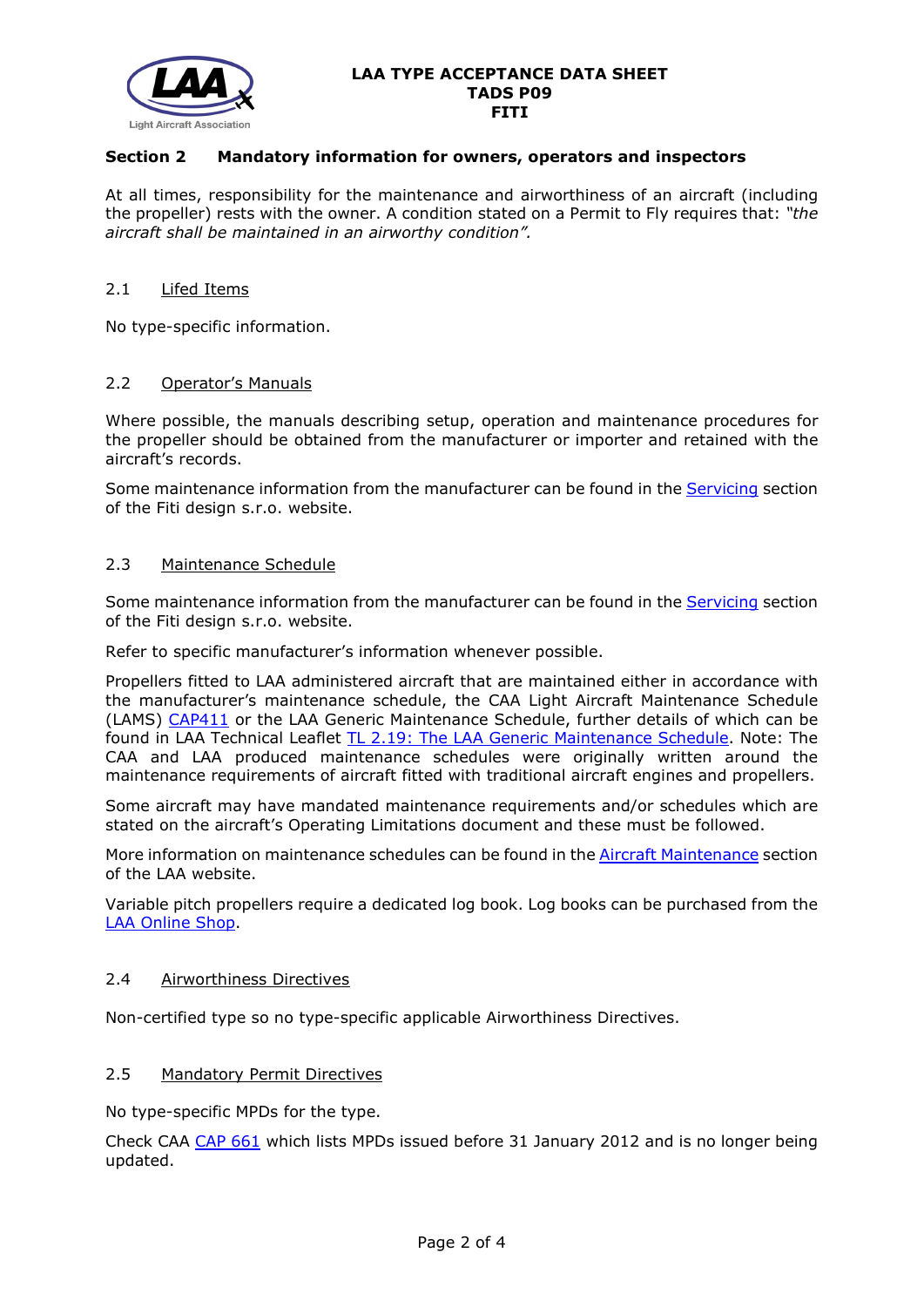

The CAA now provides links to MPDs issued after 31 January 2012 on the [CAA MPD Listing](http://publicapps.caa.co.uk/modalapplication.aspx?appid=11&mode=list&type=sercat&id=55) page of their website.

The LAA website should be checked for MPDs that are non-type specific in LAA Technical Leaflet [TL 2.22: Non-Type Specific MPDs.](http://www.lightaircraftassociation.co.uk/engineering/TechnicalLeaflets/Operating%20An%20Aircraft/TL%202.22%20non-type%20specific%20MPDs.pdf)

### 2.6 CAA Mandatory Requirements for Airworthiness CAP747 and Civil Aircraft Airworthiness Information and Procedures (CAAIP) CAP562

No type specific requirements or information at this time.

CAA publications [CAP747](http://www.caa.co.uk/CAP747) and [CAP562](http://www.caa.co.uk/CAP562) contain information that may be relevant to LAA administered aircraft and should be checked for applicability.

In particular, refer to [CAP747](http://www.caa.co.uk/CAP747) Generic Requirement GR No. 17 which concerns the maintenance requirements for variable pitch propellers installed on aircraft holding a UK Certificate of Airworthiness but may also be pertinent to LAA administered aircraft.

## 2.7 LAA Required Modifications (including LAA issued AILs, SBs, etc)

No type-specific required modifications at this time.

## 2.8 Operating Limitations to be Placarded or Shown by Instrument Markings

The Operating Limitations document for the aircraft will specify aircraft and powerplant limitations for that particular aircraft. Where a propeller is being fitted in accordance with a Propeller Type List  $(PTL/1)$ , any limitations proscribed by the relevant [PTL/1](http://www.lightaircraftassociation.co.uk/engineering/NewMods/PTL.html) document must be adhered to.

Notes:

- Refer to the propeller manufacturer's latest documentation for the definitive parameter values and recommended placards.
- Data stated on the aircraft's Operating Limitations document must be displayed by means of cockpit placards or instrument markings.

## **Section 3 Advice to owners, operators and inspectors**

## 3.1 General

Where possible, the manuals describing setup, operation and maintenance procedures for the propeller should be obtained from the manufacturer or importer and retained with the aircraft's records.

## 3.2 Standard Options

There are no Standard Options for any propellers fitted to LAA administered aircraft at this time.